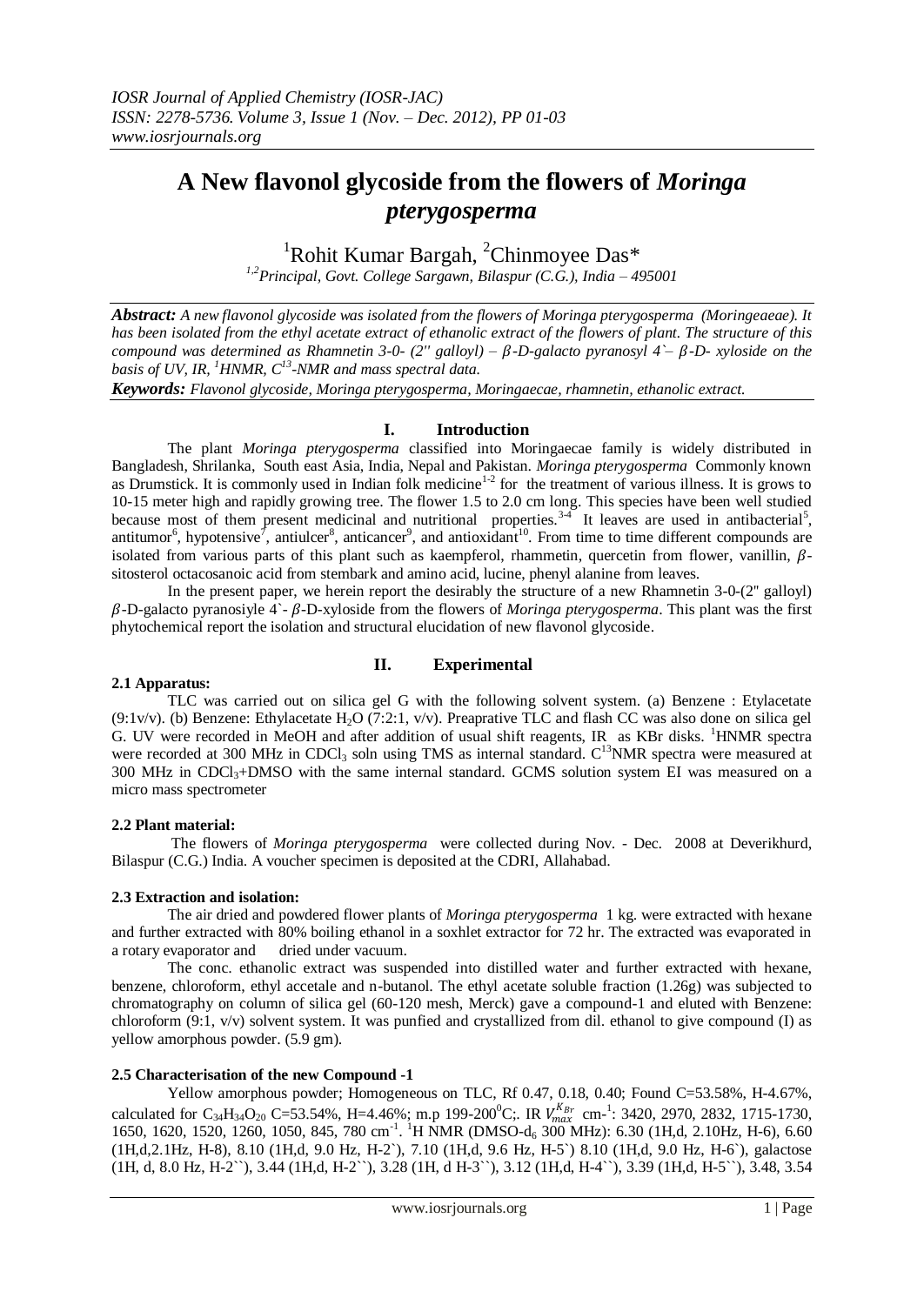(2H,dd, 7.1, 11.2 Hz, H-6``), galloyl 6.92 (1H,s, H-2```), 6.90 (1H,s, H-6```), xylose 4.78 (1H,s,H-1````, 6.8 Hz),3.85 (1H,m, H-2````), 3.87 (1H,m, H-3````), 3.90 (1H, m, H-4````), 4.20, 4.34 (2H,m, H-5````), OCH<sub>3</sub> 3.80  $(3H<sub>2</sub>)$ ; C<sup>13</sup>NMR (DMSO-d<sub>6</sub>) :  $\delta$  156.8 (C-2), 133.5 (C-3), 177.6 (C-4), 160.6 (C-5), 97.8 (C-6), 165.0 (C-7) 91.8 (C-8), 156.5 (C-9), 104.9 (C-10), 121.0 (C-1`), 115.5 (C-2`), 144.6 (C-3`),148.4 (C-4`), 116.3 (C-5`), 121.9 (C-6`), 55.7 (OCH3), galactose 101.3 (C-1``), 73.6 (C-2``), 76.5 (C-3``), 69.8 (C-4``), 76.5 (C-5``), 68.4 (C-6``), gallosyl 103.2 (C-1```), 73.6 (C-2```), 76.5 (C-3```), 75.9 (C-4```), 76.6 (C-5```), 60.8 (C-6```), 168.2 (galloyl – C-7```, >C=0), xylose : 105.4 (C-1````) 74.9 (C-2````), 78.2 (C-3````), 71.0 (C-4````), 66.7 (C-5````). MS m/z 762  $[M]^+.$ 

## *Acid Hydrolysis of flavonol glycoside Compound -1*

50mg of compound dissolve in minimum amount of ethanol was refluxed with 70% H<sub>2</sub>SO<sub>4</sub> (50 ml) for 3 hrs. The contents were then poured into ice cold H2O when a yellowish ppt separated out. This was recrystallized from EtOAc to give aglycone. mp 288, found C=60.8%, H=3.8%; calculated for  $C_{16}H_{12}O_7$ :  $C=60.81$ , H=3.78; PC of the aq. layer with n-BuOH-HOAC-H<sub>2</sub>O (4:1:5, v/v, spray AHP), showed galactose (Rf 0.35),and xylose (Rf 0.43). The monosachharides were identified as D-galactose and D-xylose by comparison with authentic sample $11$ . It gaves positive ferric chloride test. It was identified as rhamnetin on the basis of Co-UV, Co-IR, Co-NMR, m.m.p and  $MS<sup>13-15</sup>$ .

#### **III. Result And Discussion**

Compound - 1, mp 199<sup>0</sup>, analysed for C<sub>34</sub>H<sub>34</sub>O<sub>20</sub>; [M]<sup>+</sup> m/z 762 and gave the characteristic colour reaction of flavonol glycoside. On acid hydrolysis<sup>12</sup>, it gave the aglycone rhamnetin (identified by spectral studies and Co-chromatography) with on authentic sample and the sugars D-galactose, D-xylose and gallic acid, identified by pc and TLC<sup>11</sup>. Methylation of Compound – 1 Followed by hydrolysis gave 5,7,3 – trimethly quercetin showing that the sugars are attached in bioside from at C-3 and C-4` of the aglycone. Permethylated glucoside confirmed the position  $-3$  and  $4$  to be involved in glycolysation.

The negative ion FAB mass spectrum<sup>13</sup> of compound -1 showed a  $[M-H]^+$  peak at m/z 761. Its reaction (florescent yellow in UV with  $AICI_3$ ) and UV spectral with diagnostic shift reagents suggested the likely presence of 3, 7, 4`-trisubstituted flavonol glycoside with hyroxyl group at 5 and 3` position. IR Spectrum of Compound -1 showed strong absorption band at  $3420$  (-OH),  $2970$  (C-H),  $1650$  (C=C, aromatic),  $1620$  (>C=O), 1730-1715 (ester C=O-streaching); 2832 (-OCH<sub>3</sub> group), 1260 (C-O-C, vibration), 1050, 780 cm<sup>-1</sup>.

The <sup>1</sup>HNMR spectrum of compound -1 spectroscopic showed characteristics signal assignable to an anomeric proton<sup>14</sup> at 5.55 (1H,d,J=8.0 Hz) and 5.70 (1H,d,J=7.3 Hz) ppm these uses attributed to H-1<sup>\\*</sup> galactosyl and H-1``` xylosyl proton and methylene proton adjacent to an ester group at  $\delta$  4.24  $(2H,dd,J=6,0,11.20 \text{ Hz})$  and 4.43  $(2H,dd, J=7.1, 11.20 \text{ Hz})$ . Attachement of galloyl group through an ester linkage at C-2 $\degree$  in galactose was suggested by the down field shift of 2 $\degree$  (5.44) in <sup>1</sup>H NMR spectrum. Three oxygenated methane protons at  $\delta$  3.84 (dd, J=7.0 Hz) and 3.93 (J=3.5 Hz) together with anomeric protons at 6.92 (2H,s) group, suggested the presence of a 2<sup>oro</sup> galloxyl galactoside and 4<sup>o</sup>-xyloside in compound – 1. <sup>13</sup>C NMR spectrum of the glycoside the C-3 carbon shifted upfield by 2.7 ppm and C-2 signal was shifted by 9.2 ppm, the C-4` resonance was also shifted to a down field direction by 1.5 ppm when compound to rhamnetin the magnitude of these glycosylation<sup>15</sup>. The C<sup>13</sup>NMR spectrum of compound indicated that carbon signal (168.2) C- $7^{\prime\prime}$  of the galloyl carboxyl unit showed  $C^{13}$  long range. Shift are characterised of the general pattern of the glycosidation shifts when glycosylation these was a were able effect on the C-2 and C-3` thus confirming glycosilation at position 3 and 4`.

#### **IV. Conclusion**

In the present work, the fresh air dried flowers of Moringa *pterygosperma* was subjected to phytochemical studies. The result of the study showed theat the flowers contain rhamnetin 3-O-(2``-galloyl)– $\beta$ -D-galactopyranosyl-4`- $\beta$ -D-xylopyromoside. The structure of the isolated compound was characterized by UV, IR,  ${}^{1}$ HNMR, C<sup>13</sup>NMr and mass spectrophotometer. This flavonoid glycoside compound (I) was isolated for the first time from a natural product.



Structure of Compound – 1